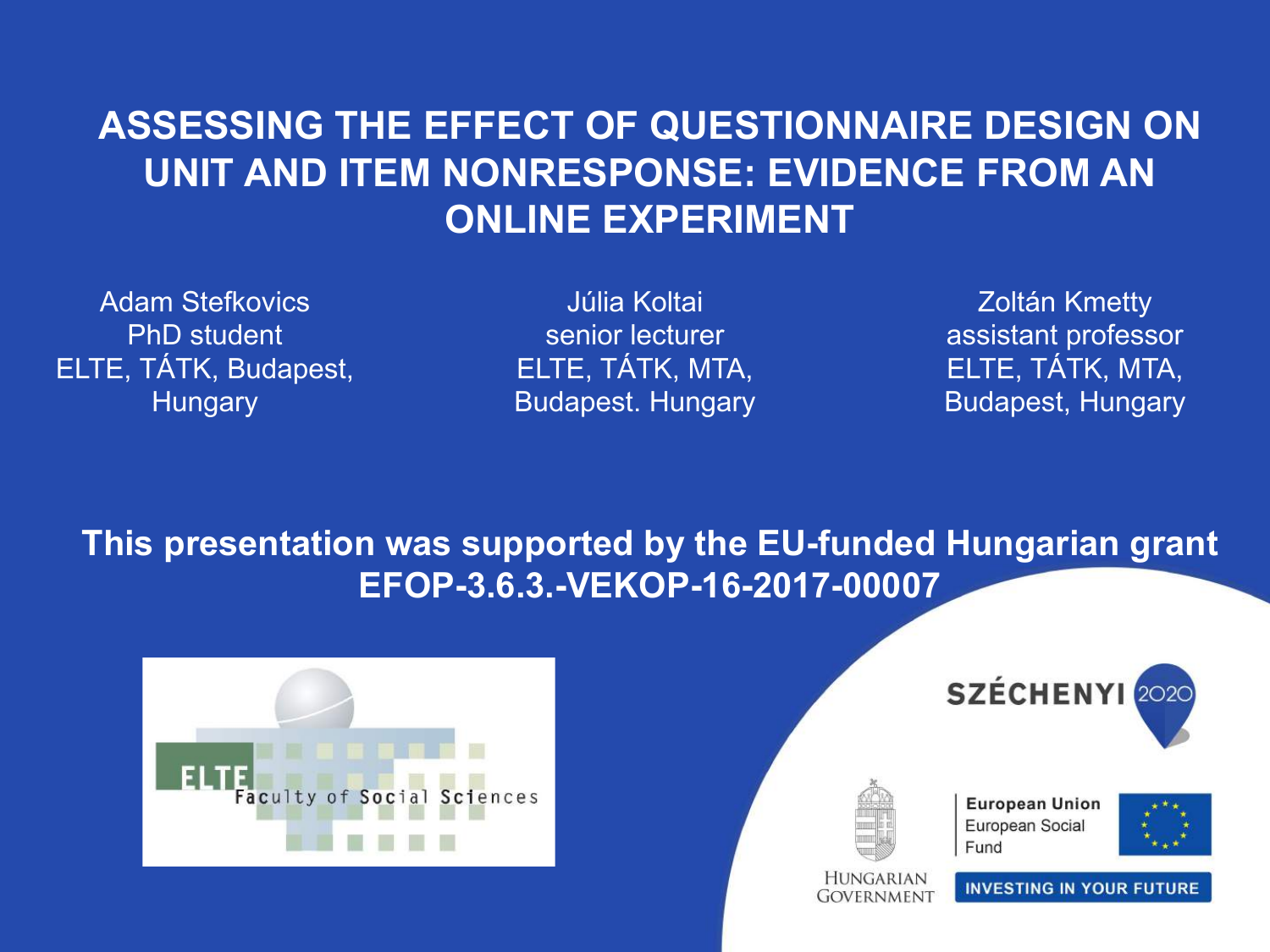## **RESEARCH QUESTION, HYPOTHESES**

#### **Research questions**:

- How different questionnaire design affect item- and unit NR?
- Which are those socio-demographic groups who are more sensitive for questionnaire design?

#### **Hypotheses**:

- H1.1. Offering a DK option increase the rate of item NR
- H1.2. Applying forced choice questions decrease the rate of item NR
- H1.3. Within a multiple answer question block, the check all that apply format increase the rate of item NR compared with forced-choice format
- H2.1. The expected results (see H1) are stronger within low education level respondents
- H2.2. … respondents with lower political interest
- H2.3. … older respondents
- H2.4. ... respondents with low conscientiousness
- H3. Applying forced choice questions without DK option increase the rate of unit NR



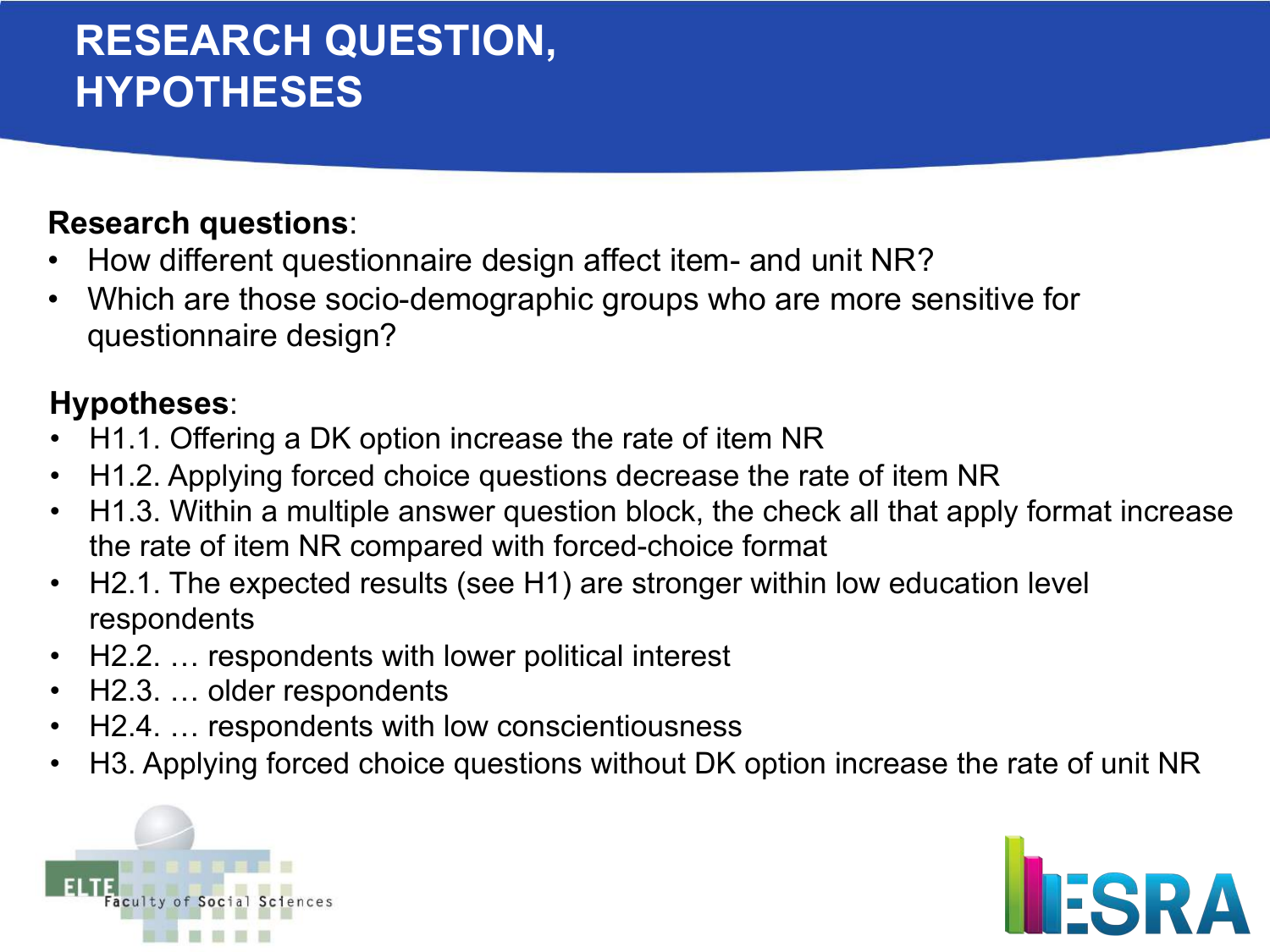

- Non-probability based online panel (opt-in)
- Quota sample
- Survey experiment
- 1000 respondents
- February 2019
- Questionnaire: ESS 8<sup>th</sup> wave welfare block + political questions



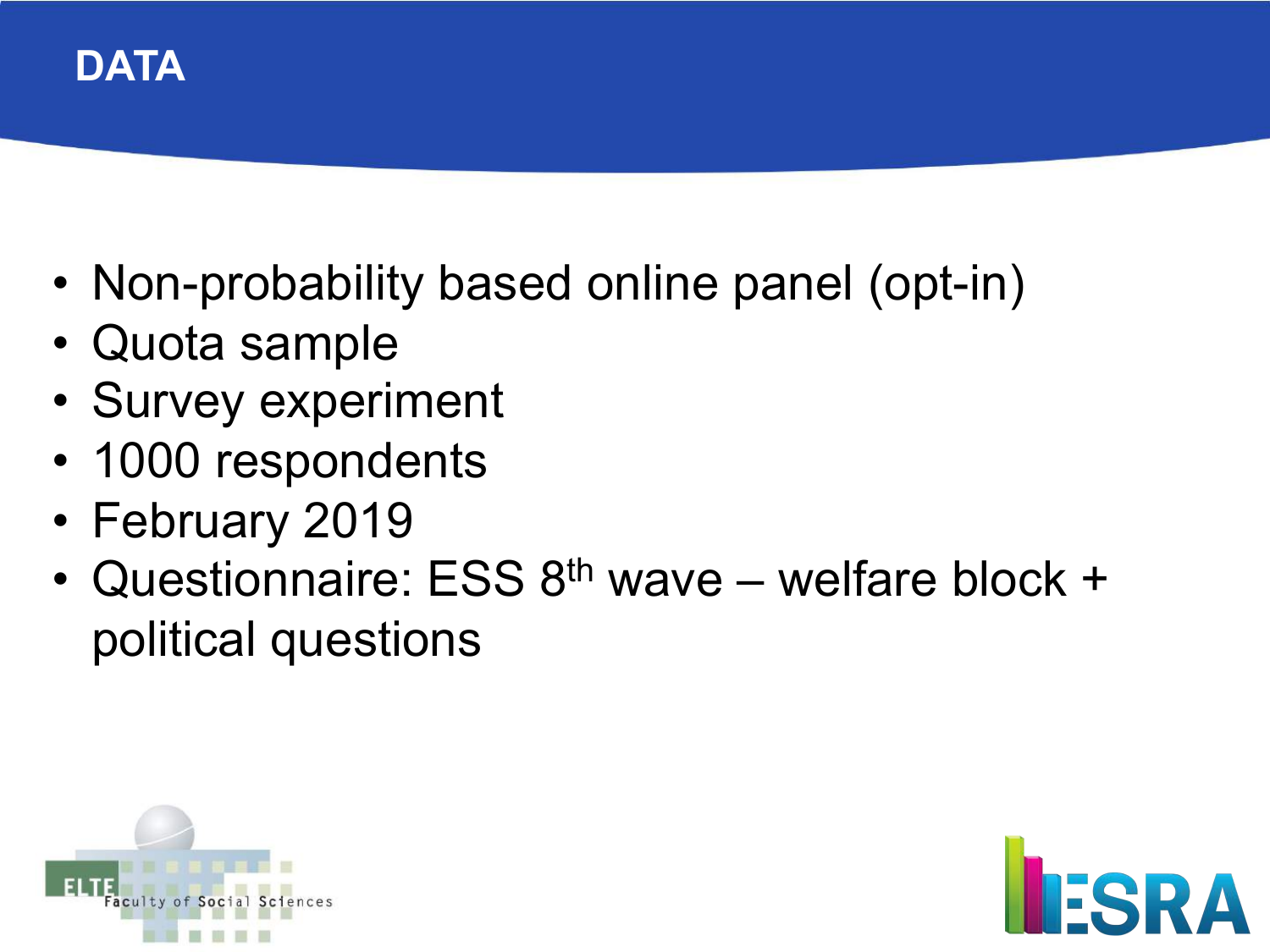## **EXPERIMENTAL DESIGN**

|                                                                               |             | Group1 Group2 Group3 Group4 Group5 Group6 Group7 Group8 |             |        |             |        |             |        |
|-------------------------------------------------------------------------------|-------------|---------------------------------------------------------|-------------|--------|-------------|--------|-------------|--------|
| <b>Treatment1: Free vs.</b><br>forced                                         | forced      | forced                                                  | free        | free   | forced      | forced | free        | free   |
| Treatment2: No DK<br>option vs. DK option<br>offered                          | yes         | yes                                                     | yes         | yes    | no          | no     | no          | no     |
| <b>Treatment3: Forced</b><br>choice format vs.<br><b>Check-all-that-apply</b> | <b>CATA</b> | forced                                                  | <b>CATA</b> | forced | <b>CATA</b> | forced | <b>CATA</b> | forced |



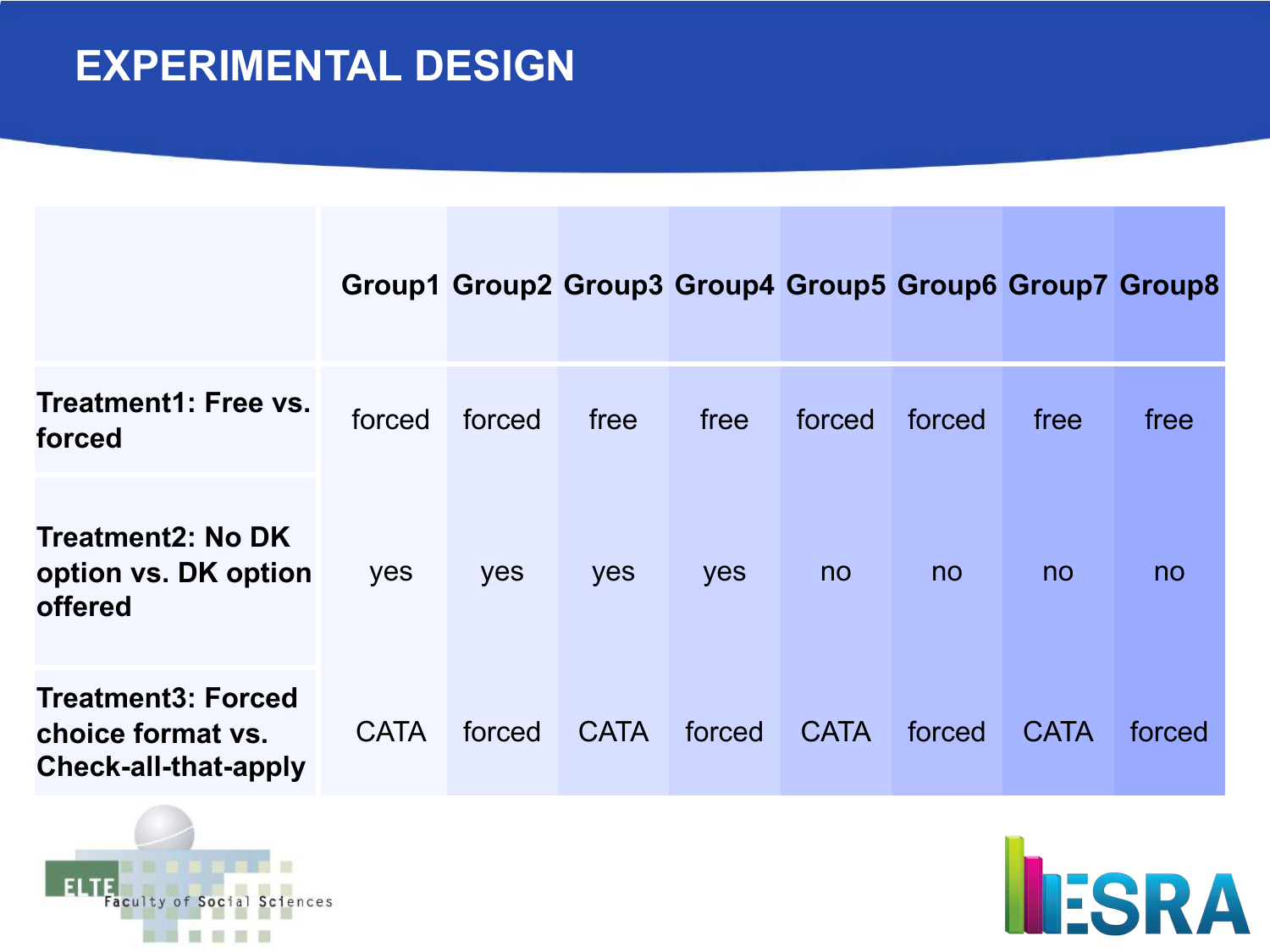**Dep1** – Number of item NR throughout the manipulated questions **Neg.binom. regression, AME**

**Dep2** – NR in the CATA/forced choice question block (binned, 0=mis, 1=no mis) **Loglin. regression, AME**

**Dep3** – Rate of unit NR

**Chi-squared test**



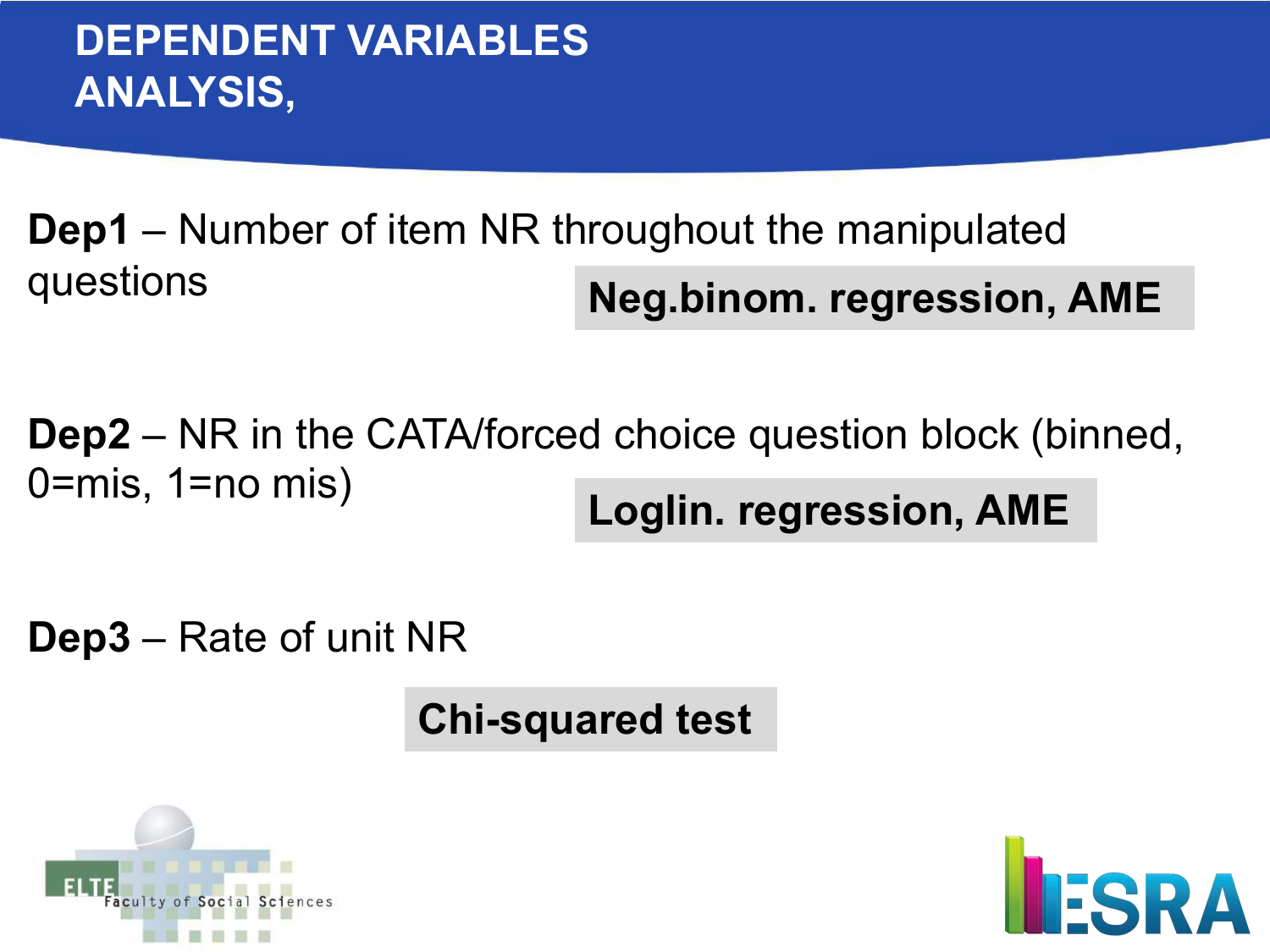## **RESULTS – H1.1 – H.1.2**

#### **Means of item-nonresponse throughout the manipulated questions**

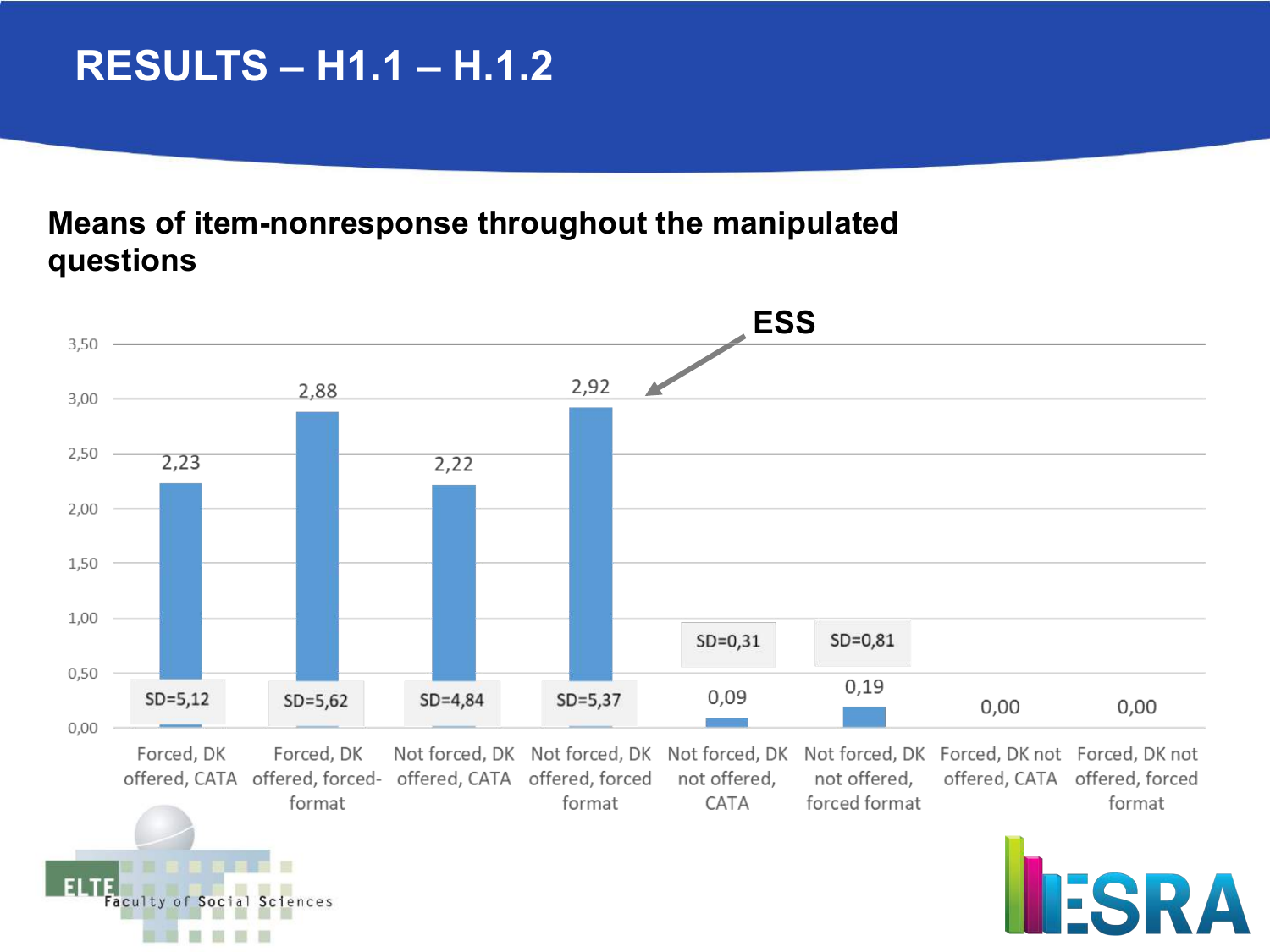#### **Negative binomial model predicting number of nonresponse throughout the manipulated questions**

|                                                   | <b>Estimate</b> | <b>Standard</b><br>Error | <b>Odds Ratio</b> | $p$ -value |
|---------------------------------------------------|-----------------|--------------------------|-------------------|------------|
| $ $ (Intercept)                                   | $-0.736$        | 0.700                    | $-1.051$          | 0.293      |
| Treatment1: Free vs. forced                       | $-0.146$        | 0.156                    | $-0.939$          | 0.348      |
| Treatment2: No DK option vs. DK<br>option offered | 2.444           | 0.225                    | 10.881            | < 0.001    |
| Fill time                                         | $-0.004$        | 0.006                    | $-0.652$          | 0.515      |
| Gender                                            | 0.179           | 0.153                    | 1.169             | 0.242      |
| Age (in years)                                    | 0.001           | 0.006                    | 0.128             | 0.898      |
| Education level                                   | 0.056           | 0.085                    | 0.656             | 0.512      |
| Settlement type                                   | 0.036           | 0.068                    | 0.538             | 0.590      |
| <b>Political interest level</b>                   | $-0.552$        | 0.087                    | $-6.347$          | < 0.001    |
| Device (big vs. small)                            | 0.194           | 0.173                    | 1.121             | 0.262      |
| Conscientiousness (BF)                            | $-0.186$        | 0.114                    | $-1.624$          | 0.104      |
| <b>Dispersion coefficient</b>                     | 0.457           |                          |                   |            |



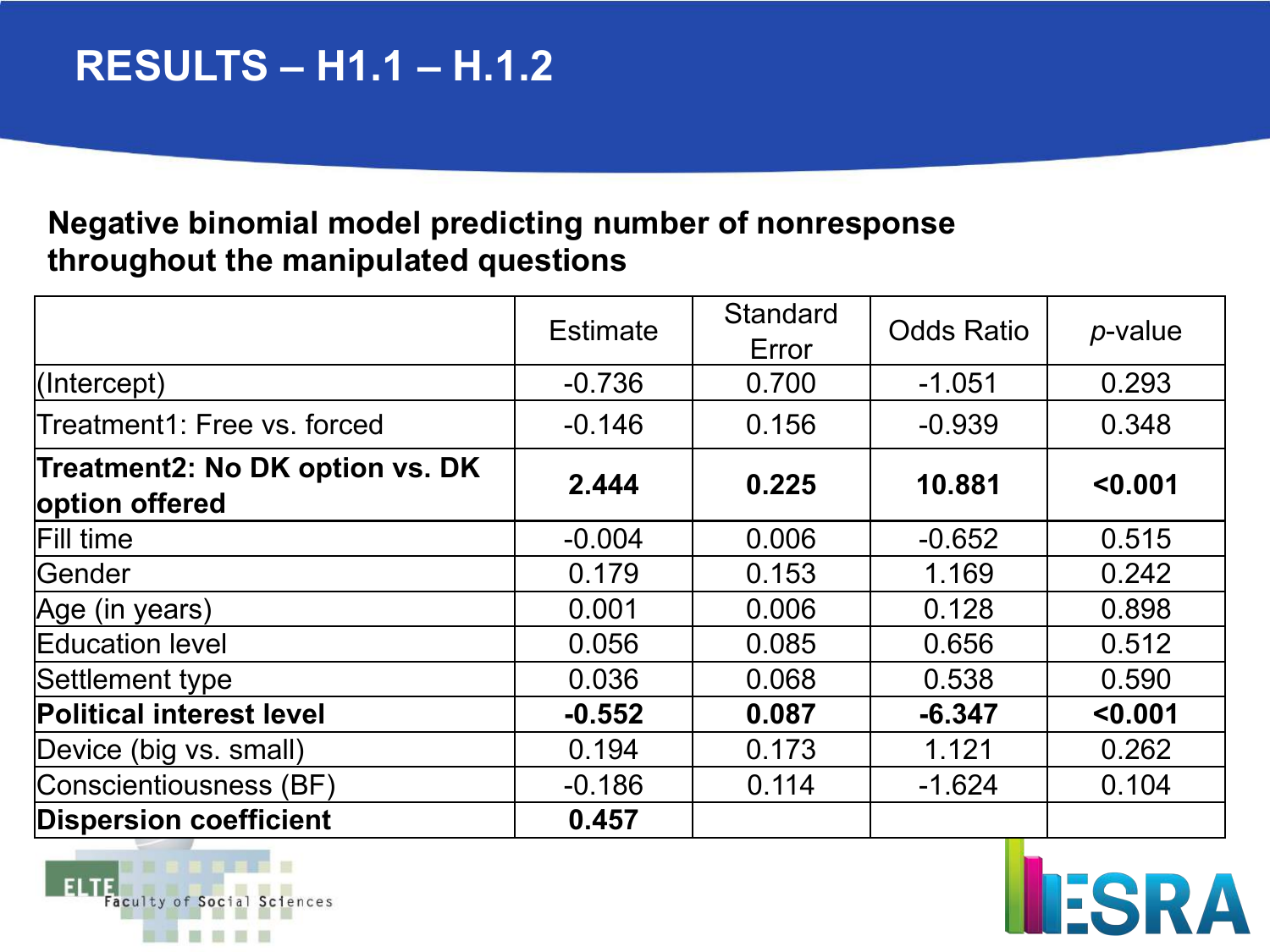## **RESULTS – H1.1 – H.1.2**

#### **Average marginal effect of Treatment2 (DK offered or not) in the case of political interest (predicting number of nonresponse throughout the manipulated questions)**



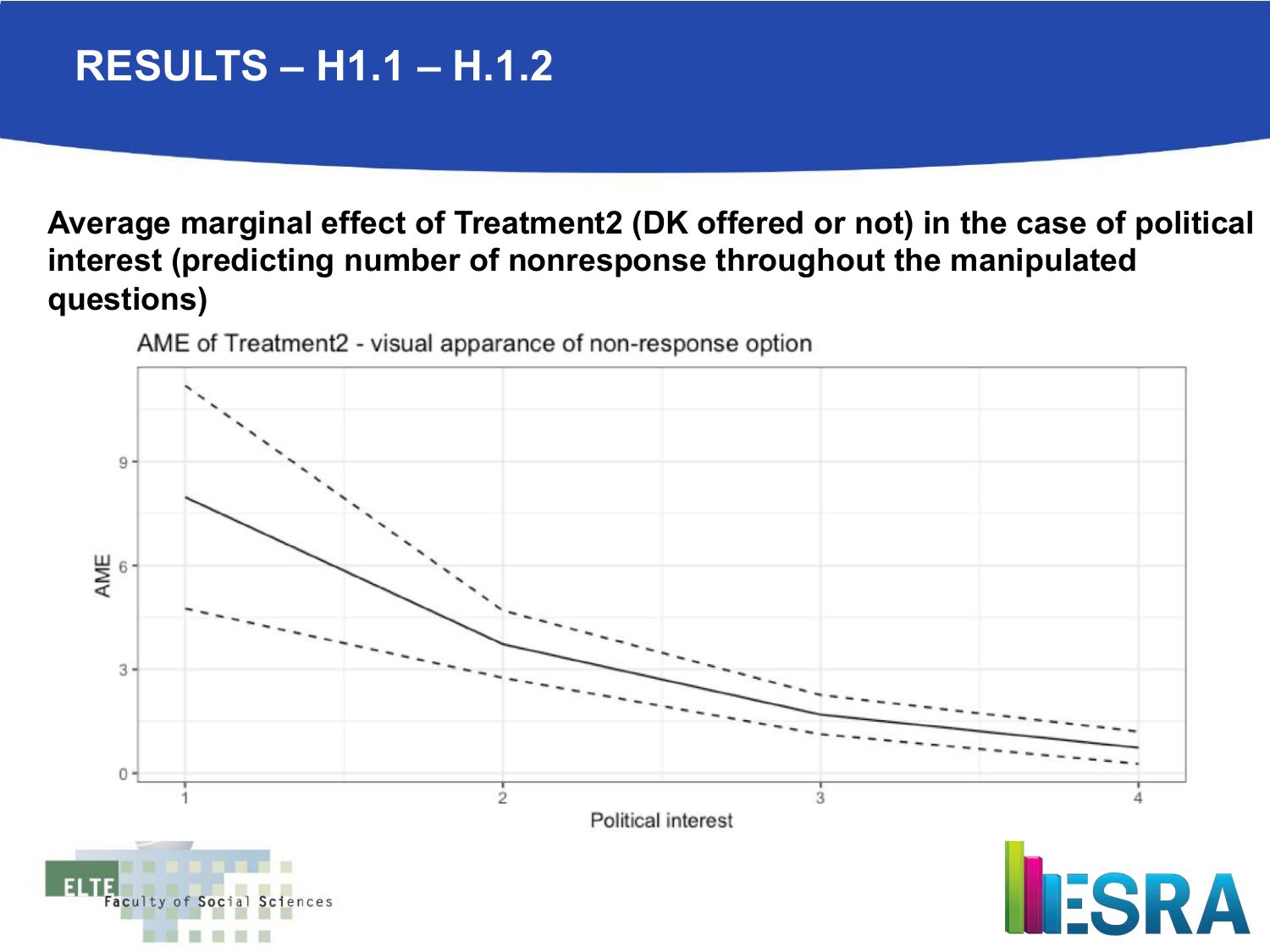## **RESULTS – H1.1 – H.1.2**

#### **Average marginal effect of Treatment2 (DK offered or not) in the case of age (predicting number of nonresponse throughout the manipulated questions)**

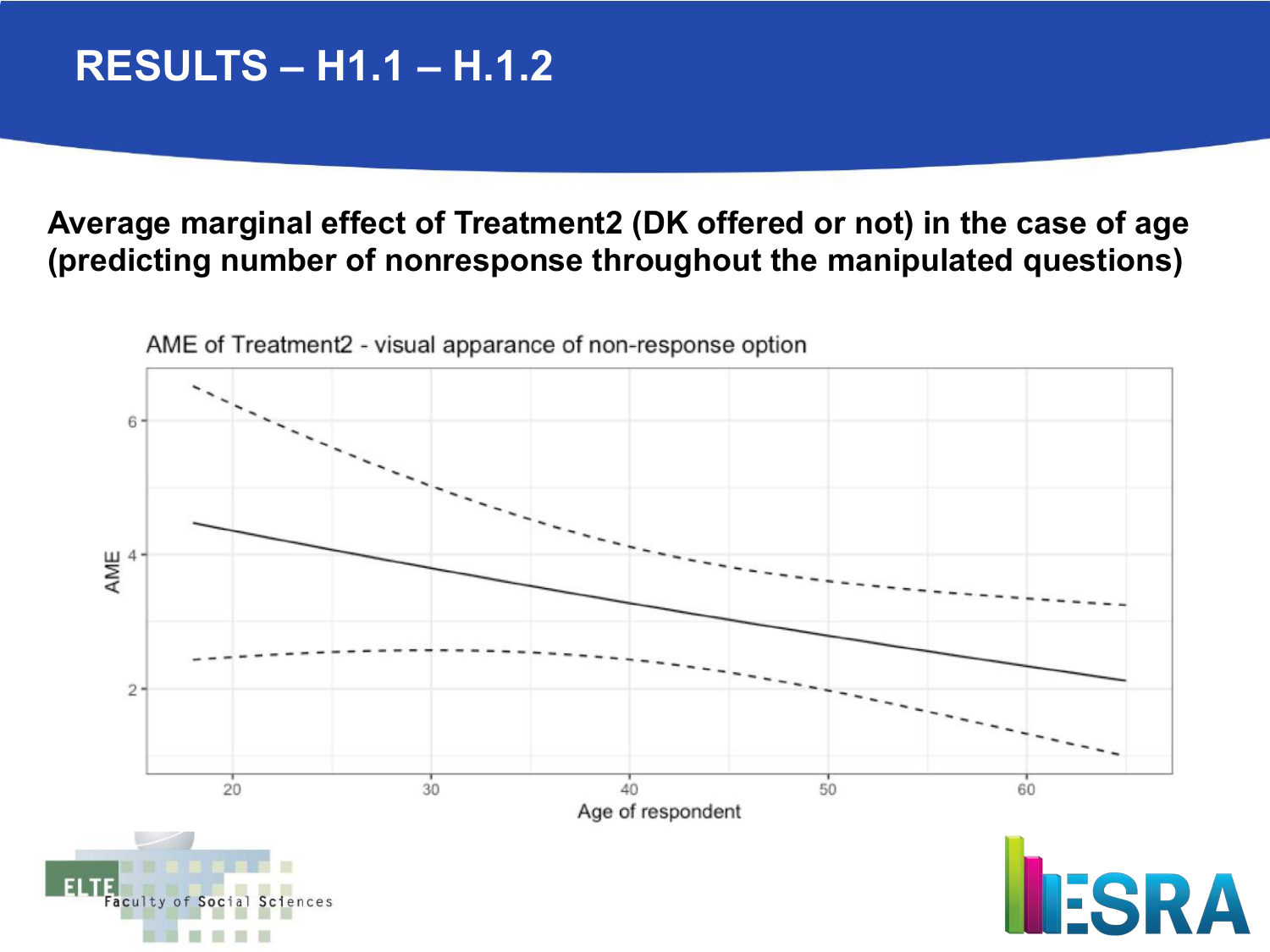## **RESULTS – H1.3**

#### **Loglin model predicting nonresponse in the check-all that apply/forced choice question block (0=mis, 1=no mis)**

|                                                              | <b>Estimate</b> | <b>Standard Error</b> | <b>Odds Ratio</b> | $p$ -value |
|--------------------------------------------------------------|-----------------|-----------------------|-------------------|------------|
| $ $ (Intercept)                                              | 3.311           | 1.674                 | 1.978             | < 0.05     |
| Treatment1: Free vs. forced                                  | 0.462           | 0.359                 | 1.285             | 0.199      |
| Treatment2: No NR option vs. visual NR<br>option             | $-2.716$        | 0.756                 | $-3.593$          | < 0.001    |
| Treatment3: Forced choice format vs.<br>Check-all-that-apply | 1.739           | 0.431                 | 4.036             | < 0.001    |
| Fill time                                                    | 0.005           | 0.014                 | 0.369             | 0.712      |
| Gender                                                       | 0.105           | 0.361                 | 0.290             | 0.772      |
| Age (in years)                                               | $-0.011$        | 0.013                 | $-0.850$          | 0.395      |
| Education level                                              | $-0.124$        | 0.204                 | $-0.608$          | 0.543      |
| Settlement type                                              | 0.022           | 0.164                 | 0.134             | 0.894      |
| <b>Political interest level</b>                              | 0.550           | 0.213                 | 2.577             | < 0.01     |
| Device (big vs. small)                                       | $-0.713$        | 0.398                 | $-1.790$          | 0.073      |
| Conscientiousness (BF)                                       | 0.345           | 0.263                 | 1.309             | 0.190      |



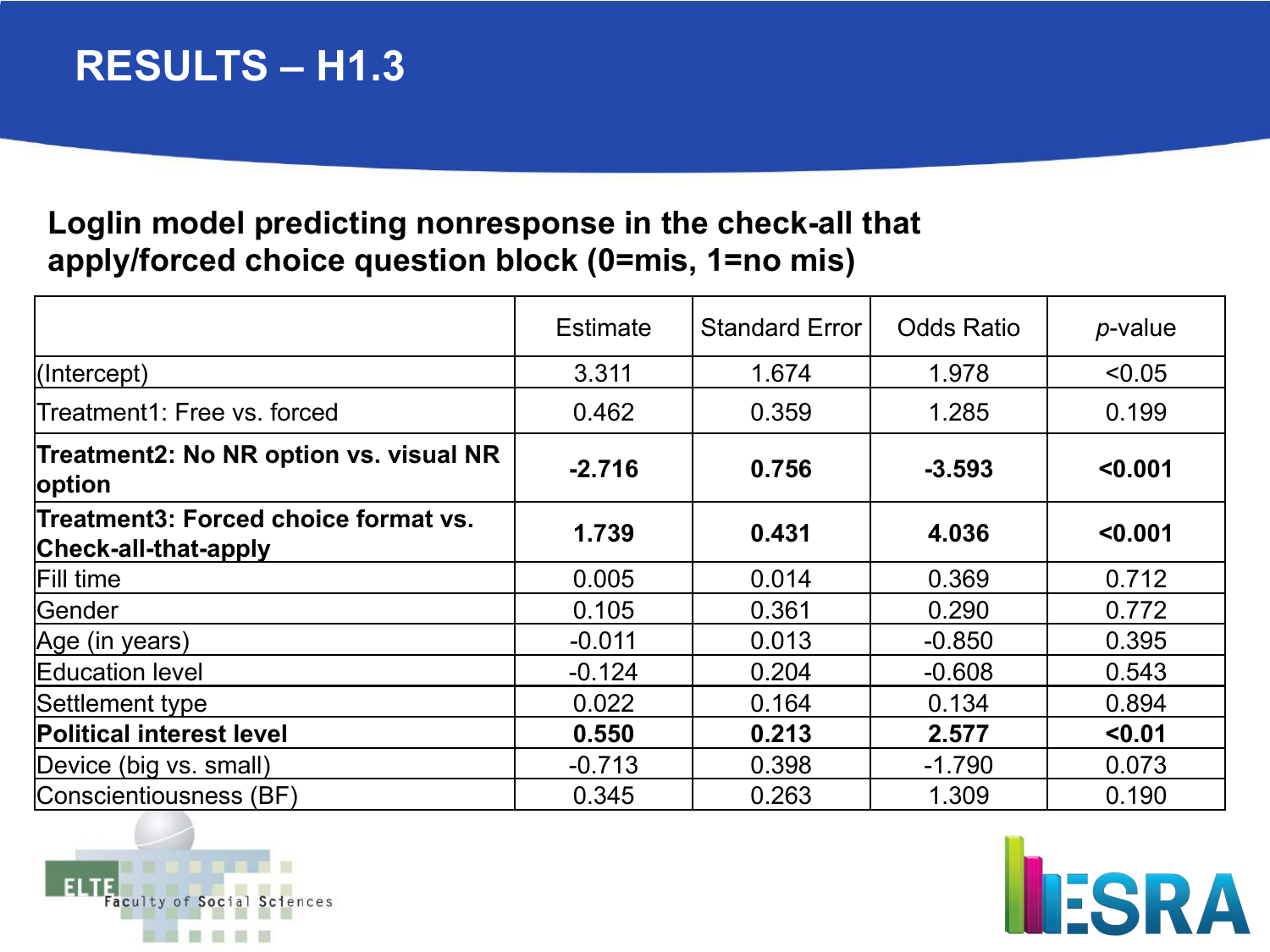## **RESULTS – H1.3**

#### **Average marginal effect of Treatment3 (FC vs. CATA) in the case of political interest predicting nonresponse in the FC vs. CATA question block**

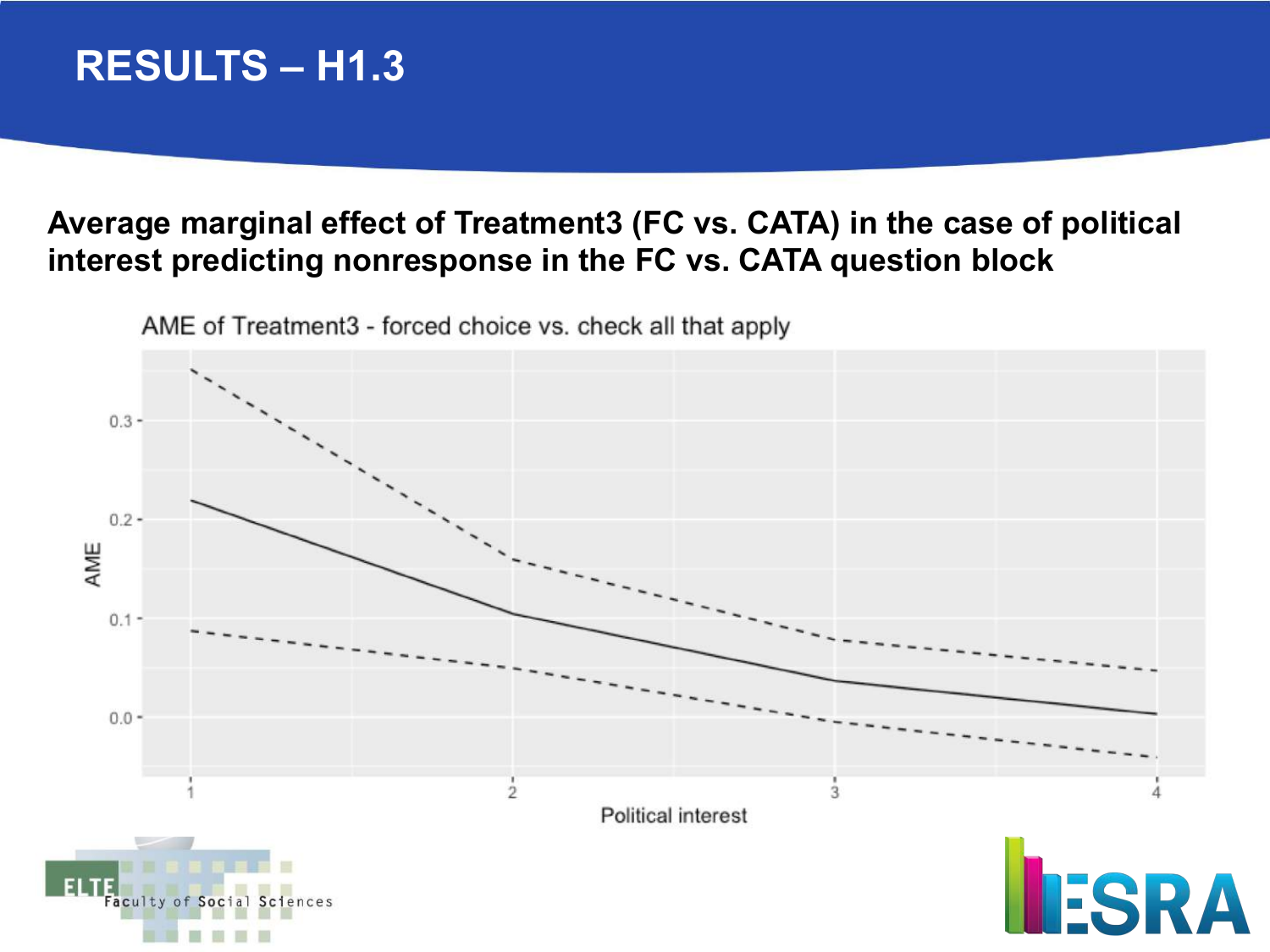## **RESULTS – H1.3**

#### **Average marginal effect of Treatment3 (FC vs. CATA) in the case of age predicting nonresponse in the FC vs. CATA question block**

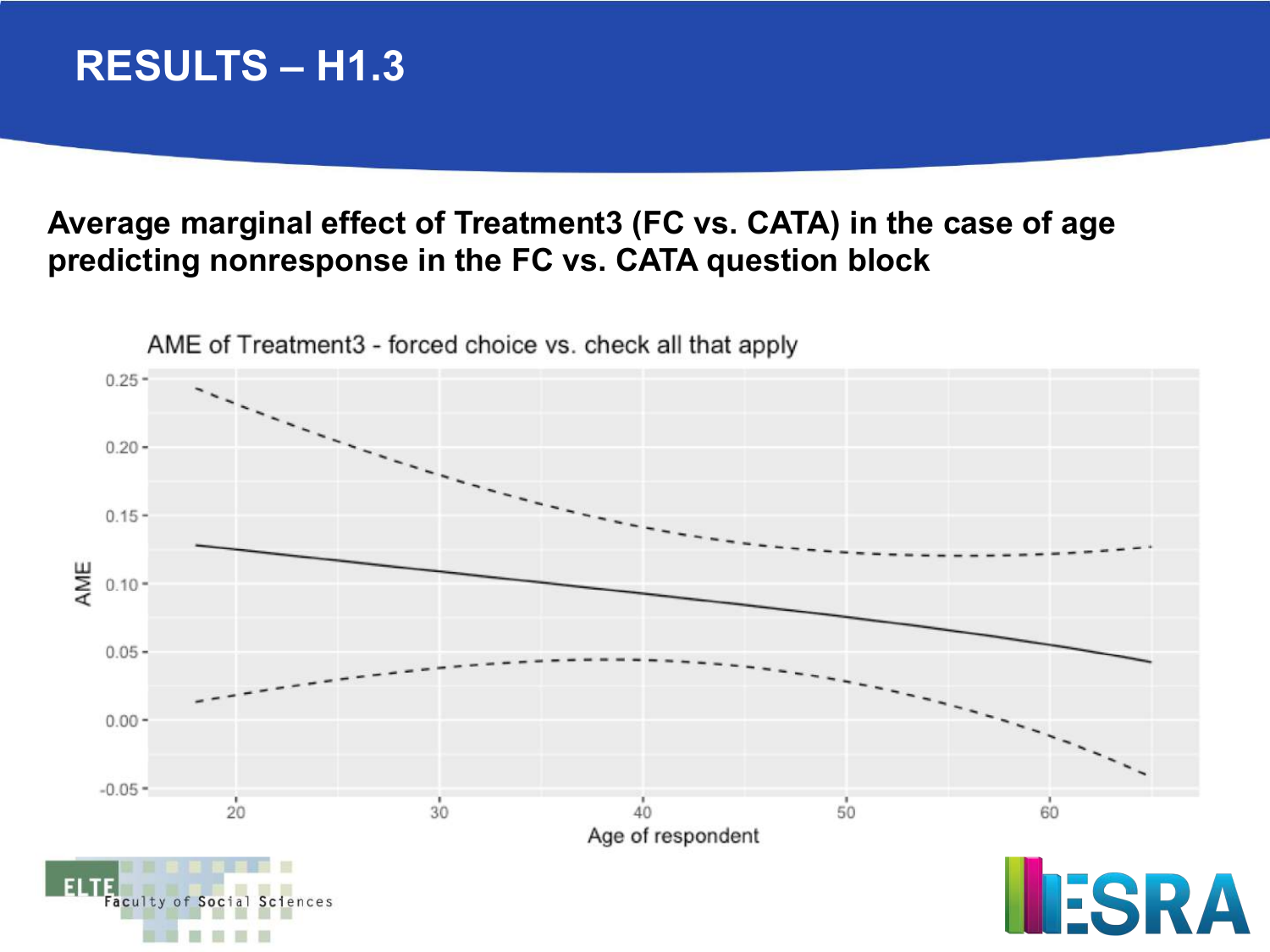## **RESULTS – H3**

**The effect of forced choice questions without DK option**

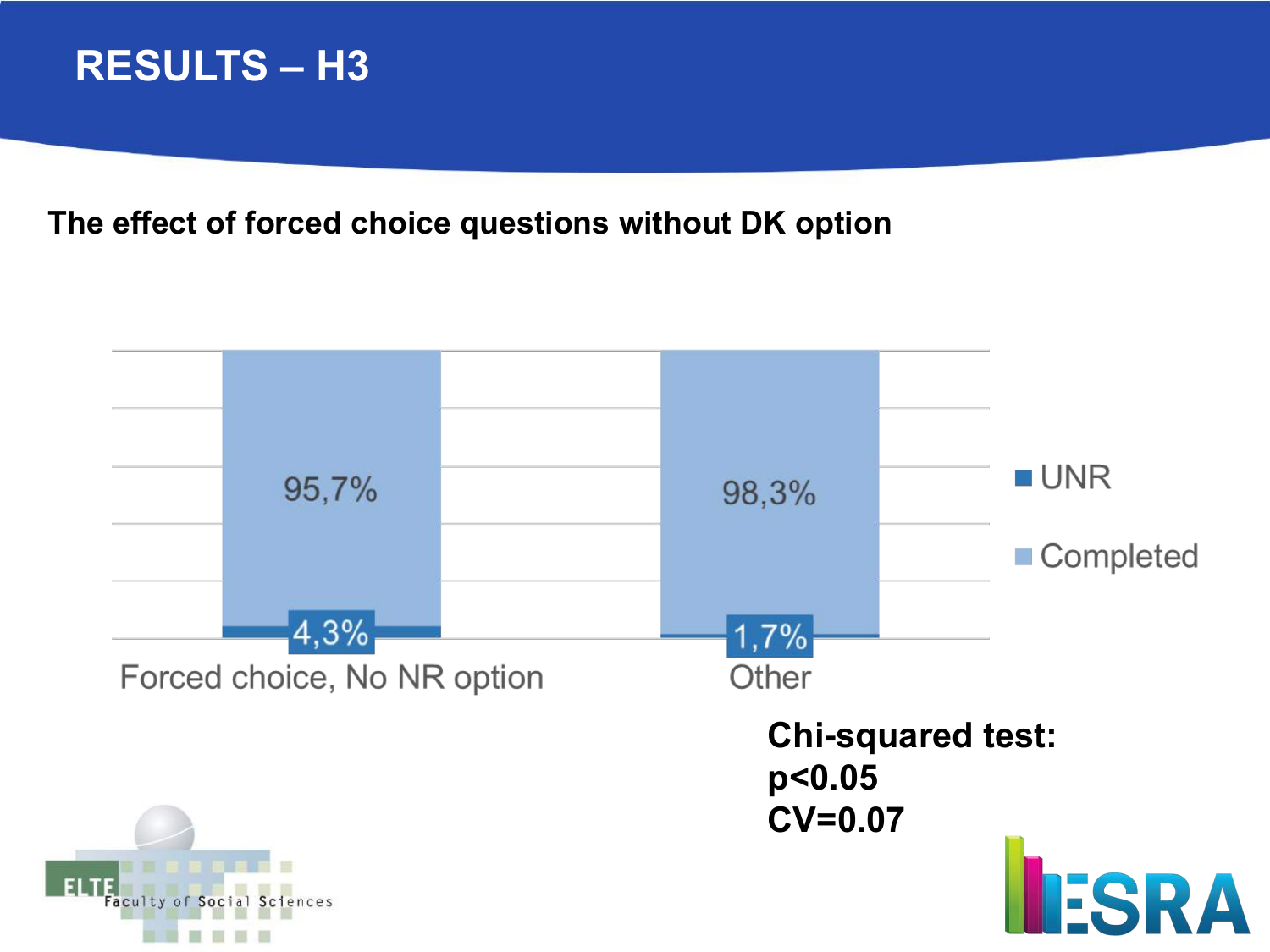## **CONCLUSION**

- From a nonresponse point of view (!):
- Offering DK option is not recommended, unless it is very necesarry – significantly increases item NR
- While forcing respondents to answer without a DK option is not recommended neither – increases unit NR
- **Best choice - not offering DK option, but skipping is allowed**
- Mixed results on CATA vs. forced choice
- Questionnaire design does not affect everyone in the same way – **adaptive questionnaires**